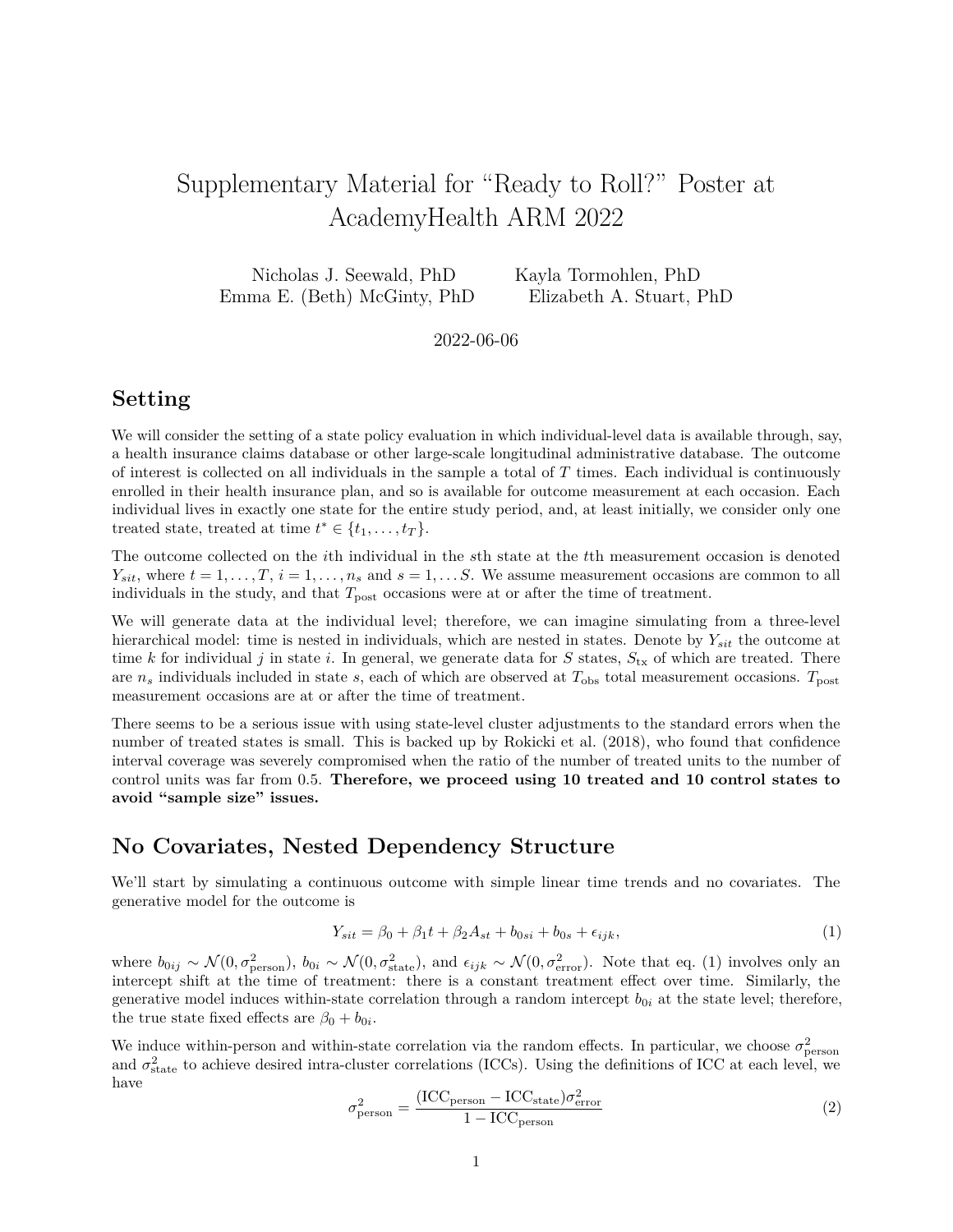and

$$
\sigma_{\text{state}}^2 = \frac{\text{ICC}_{\text{state}} \cdot \sigma_{\text{error}}^2}{1 - \text{ICC}_{\text{person}}}. \tag{3}
$$

#### **Low within- and between-person correlation**

We choose parameters as follows. Note the low within-person and within-state ICCs.

|                                  | Value |
|----------------------------------|-------|
| $\beta_0$                        | 15.00 |
| $\beta_1$                        | 0.10  |
| $\beta_2$                        | 0.20  |
| $\sigma_{\text{error}}^2$        | 1.00  |
| $\mathrm{ICC}_{\mathrm{person}}$ | 0.10  |
| $\mathrm{ICC}_{\mathrm{state}}$  | 0.09  |

2000 simulations with 10 treated and 10 control states, 500 people per state, measurements per person:

|                                      | Estimate | SЕ    | RMSE  | Type-II Error Rate | 95\% CI Coverage |
|--------------------------------------|----------|-------|-------|--------------------|------------------|
| Individual data, OLS SE              | 0.199    | 0.013 | 0.013 | 0.000              | 0.953            |
| Individual data, person-clustered SE | 0.199    | 0.013 | 0.013 | 0.000              | 0.953            |
| Individual data, state-clustered SE  | 0.199    | 0.012 | 0.013 | 0.000              | 0.925            |
| Aggregate data, OLS SE               | 0.199    | 0.013 | 0.013 | 0.000              | 0.950            |
| Aggregate data, state-clustered SE   | 0.199    | 0.013 | 0.013 | 0.000              | 0.950            |
| Aggregate GEE, Exch. State Corr.     | 0.199    | 0.011 | 0.013 | 0.000              | 0.890            |

Table 1: Results of 2000 simulations assuming small dependency within people and within states. No covariates.

#### **Moderate within- and between-person correlation**

We choose parameters as follows. Note the low within-person and within-state ICCs.

|                                 | Value    |
|---------------------------------|----------|
| $\beta_0$                       | 15.00    |
| $\beta_1$                       | 0.10     |
| $\beta_2$                       | 0.20     |
| $\sigma_{\text{error}}^2$       | $1.00\,$ |
| $\rm{ICC}_{\rm{person}}$        | 0.50     |
| $\mathrm{ICC}_{\mathrm{state}}$ | 0.40     |

2000 simulations with 10 treated and 10 control states, 500 people per state, measurements per person: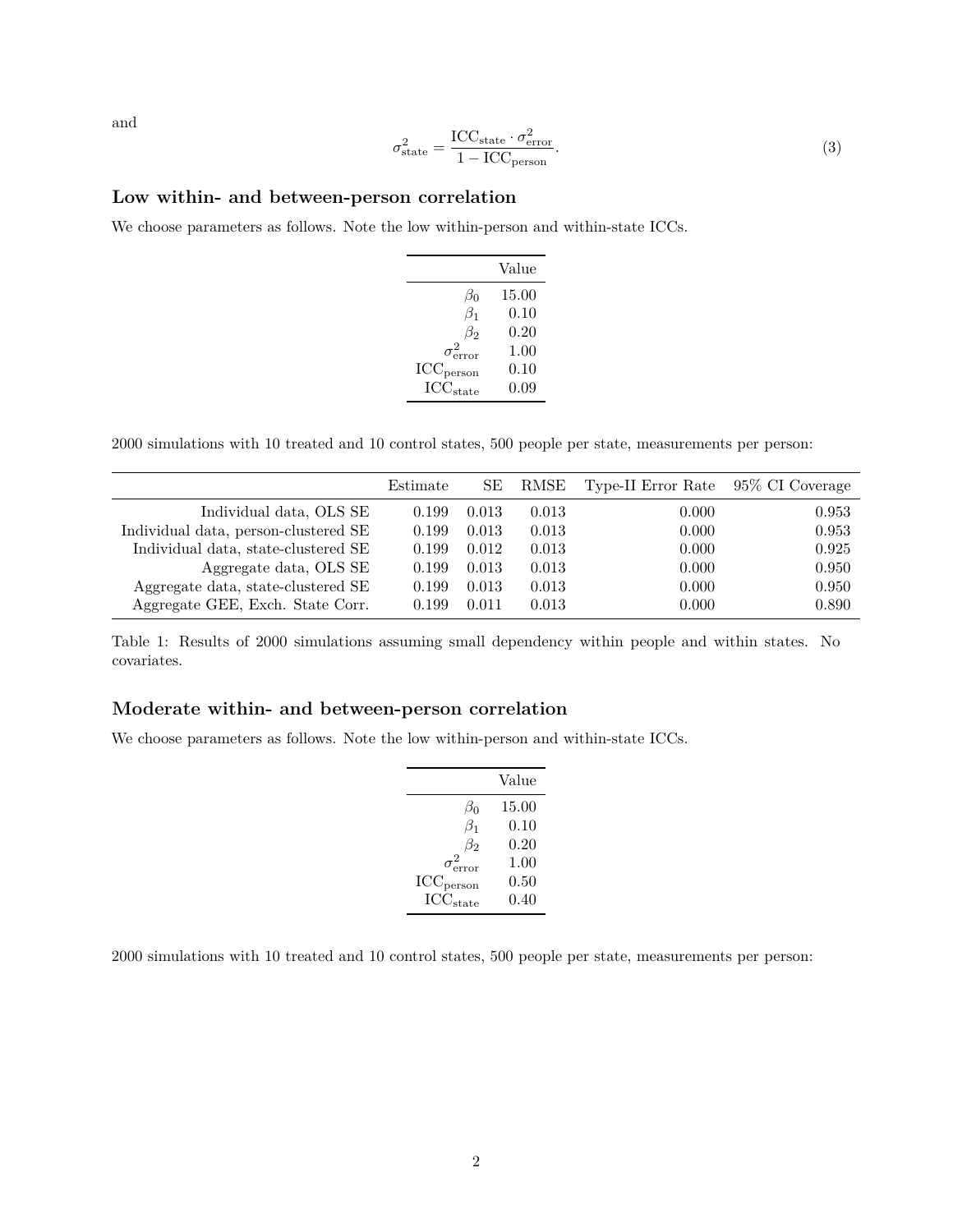|                                      | Estimate | SЕ    | RMSE  | Type-II Error Rate | 95\% CI Coverage |
|--------------------------------------|----------|-------|-------|--------------------|------------------|
| Individual data, OLS SE              | 0.200    | 0.014 | 0.012 | 0.000              | 0.971            |
| Individual data, person-clustered SE | 0.200    | 0.013 | 0.012 | 0.000              | 0.952            |
| Individual data, state-clustered SE  | 0.200    | 0.012 | 0.012 | 0.000              | 0.929            |
| Aggregate data, OLS SE               | 0.200    | 0.013 | 0.012 | 0.000              | 0.954            |
| Aggregate data, state-clustered SE   | 0.200    | 0.013 | 0.012 | 0.000              | 0.947            |
| Aggregate GEE, Exch. State Corr.     | 0.200    | 0.011 | 0.012 | 0.000              | 0.899            |

Table 2: Results of 2000 simulations assuming small dependency within people and within states. No covariates.

## **Time-Invariant Individual Covariate**

Next, we introduce a single individual-level, time-invariant, normally-distributed covariate *Xsi* ∼  $\mathcal{N}(\mu_{X,s}, \sigma_{X,s}^2)$ . The means and variances of the  $X_{si}$  are allowed to vary by state, but are not required to. We introduce this covariate into the model in a variety of ways, following Zeldow and Hatfield (2021).

Here, it is important to note that we are now *actually* using individual-level data in the individual-level model, so we expect to see improvement in standard errors in the individual-level analysis versus the aggregate-level analysis.

#### **Constant Effect**

Let  $X_{si}$  have a distribution dependent on state *i*. When  $X_{si}$  is time-invariant and does not have a time-varying effect on the outcome *Ysit*, *Xsi* does not confound the relationship between treatment *A* and outcome *Y* (Zeldow and Hatfield 2021).

$$
Y_{sit} = \beta_0 + \beta_1 t + \beta_2 A_{st} \mathbb{1}\{t > t^*\} + \beta_3 X_{si} + b_{0si} + b_{0s} + \epsilon_{sit}.
$$

$$
\tag{4}
$$

Note that state-level fixed effects are not explicitly included in the model; they are generated from the random intercept  $b_{0i}$ . That is, for state *s*, the value of the state fixed effect is  $\beta_0 + b_{0s}$ .

The individual-level simple (unadjusted) analysis model is

$$
Y_{sit} = \sum_{j=1}^{S} \beta_{0,j} \mathbb{1}\{j=s\} + \sum_{k=1}^{T} \beta_{1,k} \mathbb{1}\{k=t\} + \beta_2 A_{st} + \epsilon_{sit}.
$$

The individual-level covariate-adjusted analysis model is

$$
Y_{sit} = \sum_{j=1}^{S} \beta_{0,j} \mathbb{1}\{j=s\} + \sum_{k=1}^{T} \beta_{1,k} \mathbb{1}\{k=t\} + \beta_2 A_{st} + \beta_3 X_{si} + \epsilon_{sit}.
$$

Similarly, the (desired) covariate-adjusted aggregate-level analysis model is

$$
\bar{Y}_{s \cdot t} = \sum_{j=1}^{S} \beta_{0,j} \mathbb{1}\{j = s\} + \sum_{k=1}^{T} \beta_{1,k} \mathbb{1}\{k = t\} + \beta_2 A_{st} + \beta_3 \bar{X}_s + \epsilon_{st}.
$$

In reality,  $\beta_3$  in the above aggregate model is unidentifiable: because  $\bar{X}_s$  is a baseline covariate, it is collinear with the state fixed effect  $\beta_{0,s}$ . Therefore, it is omitted from the model, and we fit only the simple model:

$$
\bar{Y}_{s \cdot t} = \sum_{j=1}^{S} \beta_{0,j} \mathbb{1} \{j = s\} + \sum_{k=1}^{T} \beta_{1,k} \mathbb{1} \{k = t\} + \beta_2 A_{st} + \epsilon_{st}.
$$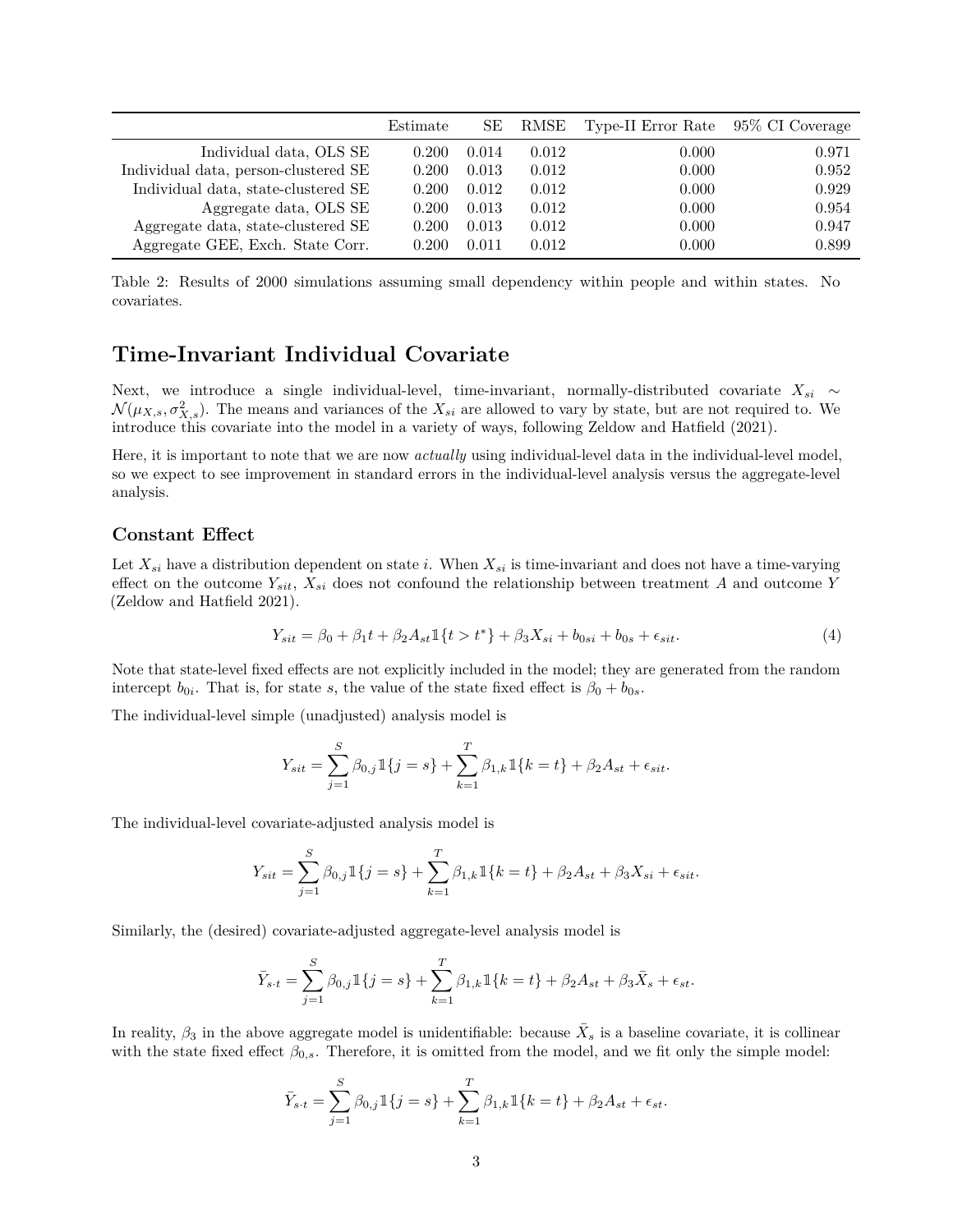|           | Value    |
|-----------|----------|
| $\beta_1$ | 0.10     |
| $\beta_2$ | 0.20     |
| $\beta_3$ | 1.00     |
| error     | $1.00\,$ |

As above, intracluster correlation is induced using random effects. We choose parameters as follows (omitting fixed effects).

Per-state covariate distributions are depicted below.



|                                          | Estimate | SЕ    | RMSE  | Type-II Error Rate | 95\% CI Coverage |
|------------------------------------------|----------|-------|-------|--------------------|------------------|
| Individual Unadj. w/ OLS SE              | 0.200    | 0.029 | 0.013 | 0.000              | 1.000            |
| Individual Unadj. w/ person-clustered SE | 0.200    | 0.013 | 0.013 | 0.000              | 0.950            |
| Individual Unadj. w/ state-clustered SE  | 0.200    | 0.012 | 0.013 | 0.000              | 0.926            |
| Individual CA w/ OLS SE                  | 0.200    | 0.014 | 0.013 | 0.000              | 0.964            |
| Individual CA $w/$ person-clustered SE   | 0.200    | 0.013 | 0.013 | 0.000              | 0.950            |
| Individual CA w/ state-clustered SE      | 0.200    | 0.012 | 0.013 | 0.000              | 0.926            |
| Aggregate data $w/$ OLS SE               | 0.200    | 0.013 | 0.013 | 0.000              | 0.947            |
| Aggregate data $w/$ state-clustered SE   | 0.200    | 0.013 | 0.013 | 0.000              | 0.938            |
| Aggregate GEE w/ Exch. State Corr.       | 0.200    | 0.011 | 0.013 | 0.000              | 0.891            |

Table 3: Results of 2000 simulations assuming small dependency within people and within states. One time invariant covariate. CA = covariate adjusted.